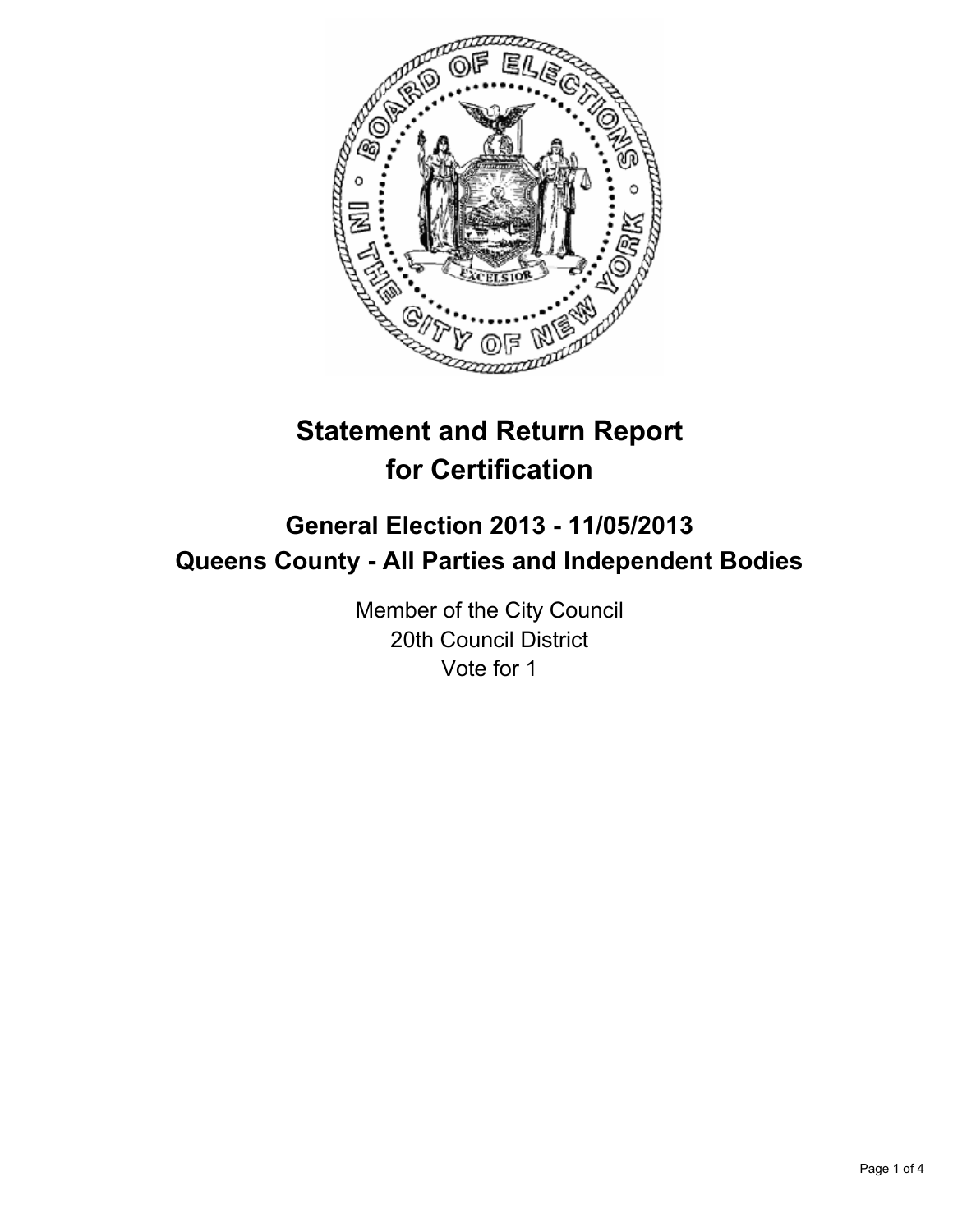

### **Assembly District 25**

| <b>PUBLIC COUNTER</b>                                    | 4,862          |
|----------------------------------------------------------|----------------|
| <b>EMERGENCY</b>                                         | 0              |
| <b>ABSENTEE/MILITARY</b>                                 | 118            |
| <b>FEDERAL</b>                                           | 0              |
| <b>SPECIAL PRESIDENTIAL</b>                              | 0              |
| <b>AFFIDAVIT</b>                                         | 27             |
| <b>Total Ballots</b>                                     | 5,007          |
| Less - Inapplicable Federal/Special Presidential Ballots | 0              |
| <b>Total Applicable Ballots</b>                          | 5,007          |
| PETER A. KOO (DEMOCRATIC)                                | 2,927          |
| PETER A. KOO (CONSERVATIVE)                              | 519            |
| EVERGREEN C. CHOU (GREEN)                                | 152            |
| MARTHA FLORES-VAZQUEZ (JOBS & EDUCATION)                 | 407            |
| SUNNY HAHN (REFORM)                                      | 194            |
| SCOTT NAGY (WRITE-IN)                                    | 1              |
| TOM MAKI (WRITE-IN)                                      | 1              |
| UNATTRIBUTABLE WRITE-IN (WRITE-IN)                       | $\overline{7}$ |
| <b>Total Votes</b>                                       | 4,208          |
| Unrecorded                                               | 799            |

#### **Assembly District 26**

| <b>PUBLIC COUNTER</b>                                    | 107          |
|----------------------------------------------------------|--------------|
| <b>EMERGENCY</b>                                         | 0            |
| ABSENTEE/MILITARY                                        | 0            |
| <b>FEDERAL</b>                                           | 0            |
| <b>SPECIAL PRESIDENTIAL</b>                              | $\mathbf{0}$ |
| <b>AFFIDAVIT</b>                                         | 2            |
| <b>Total Ballots</b>                                     | 109          |
| Less - Inapplicable Federal/Special Presidential Ballots | 0            |
| <b>Total Applicable Ballots</b>                          | 109          |
| PETER A. KOO (DEMOCRATIC)                                | 52           |
| PETER A. KOO (CONSERVATIVE)                              | 10           |
| EVERGREEN C. CHOU (GREEN)                                | 4            |
| MARTHA FLORES-VAZQUEZ (JOBS & EDUCATION)                 | 7            |
| SUNNY HAHN (REFORM)                                      | 3            |
| UNATTRIBUTABLE WRITE-IN (WRITE-IN)                       | 1            |
| <b>Total Votes</b>                                       | 77           |
| Unrecorded                                               | 32           |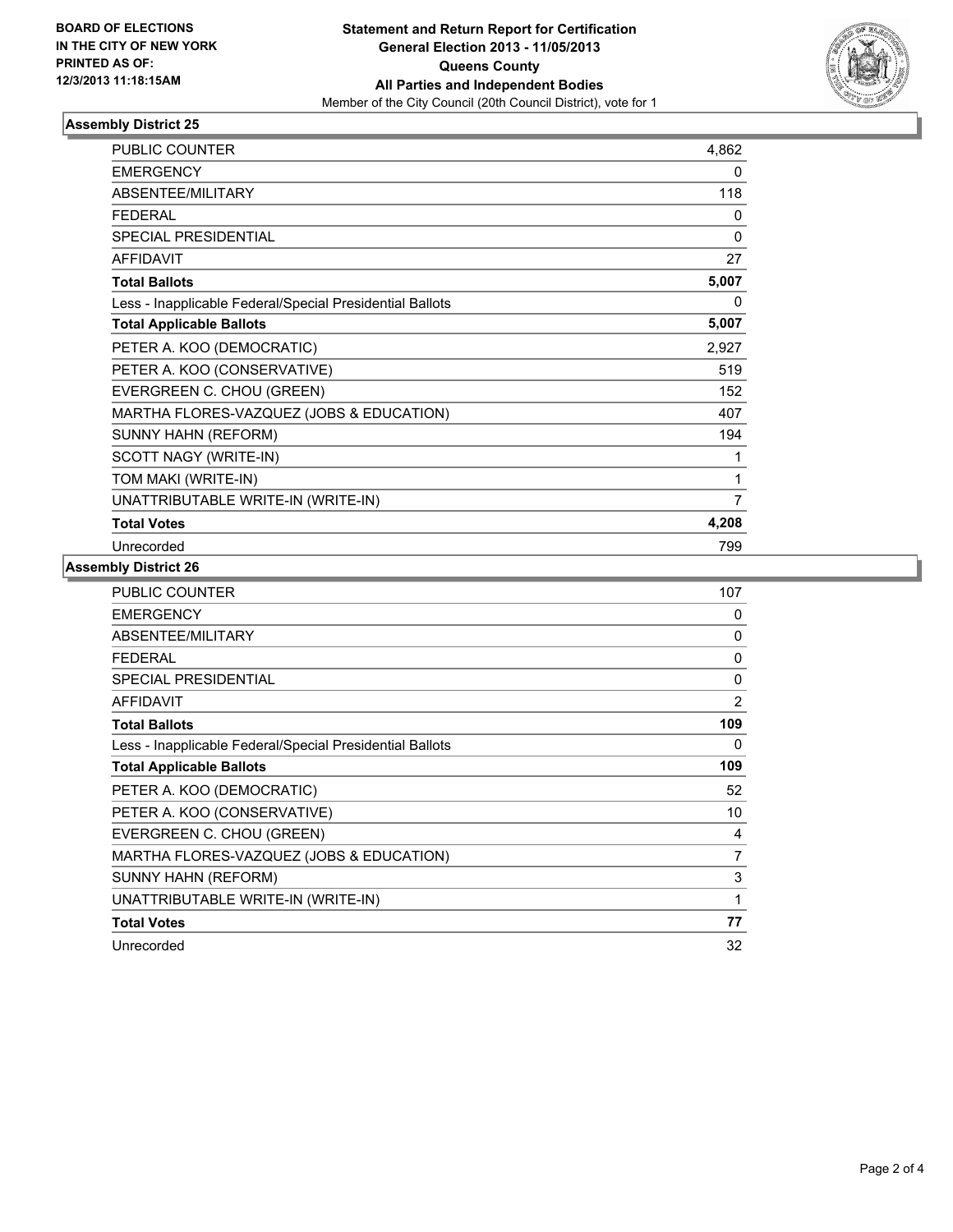

#### **Assembly District 40**

| PUBLIC COUNTER                                           | 7,721          |
|----------------------------------------------------------|----------------|
| <b>EMERGENCY</b>                                         | 0              |
| ABSENTEE/MILITARY                                        | 303            |
| <b>FEDERAL</b>                                           | 0              |
| <b>SPECIAL PRESIDENTIAL</b>                              | $\mathbf{0}$   |
| <b>AFFIDAVIT</b>                                         | 49             |
| <b>Total Ballots</b>                                     | 8,073          |
| Less - Inapplicable Federal/Special Presidential Ballots | 0              |
| <b>Total Applicable Ballots</b>                          | 8,073          |
| PETER A. KOO (DEMOCRATIC)                                | 5,006          |
| PETER A. KOO (CONSERVATIVE)                              | 559            |
| EVERGREEN C. CHOU (GREEN)                                | 229            |
| MARTHA FLORES-VAZQUEZ (JOBS & EDUCATION)                 | 768            |
| SUNNY HAHN (REFORM)                                      | 532            |
| <b>BARRY GRODENICK (WRITE-IN)</b>                        | 1              |
| JAMES J. TRIKAS (WRITE-IN)                               | 3              |
| JEFFERY WAYNE BELFORD (WRITE-IN)                         | $\overline{2}$ |
| <b>MARTA FLORES (WRITE-IN)</b>                           | 1              |
| MITCHELL C. SCHWADRON (WRITE-IN)                         | 1              |
| UNATTRIBUTABLE WRITE-IN (WRITE-IN)                       | 2              |
| <b>Total Votes</b>                                       | 7,104          |
| Unrecorded                                               | 969            |